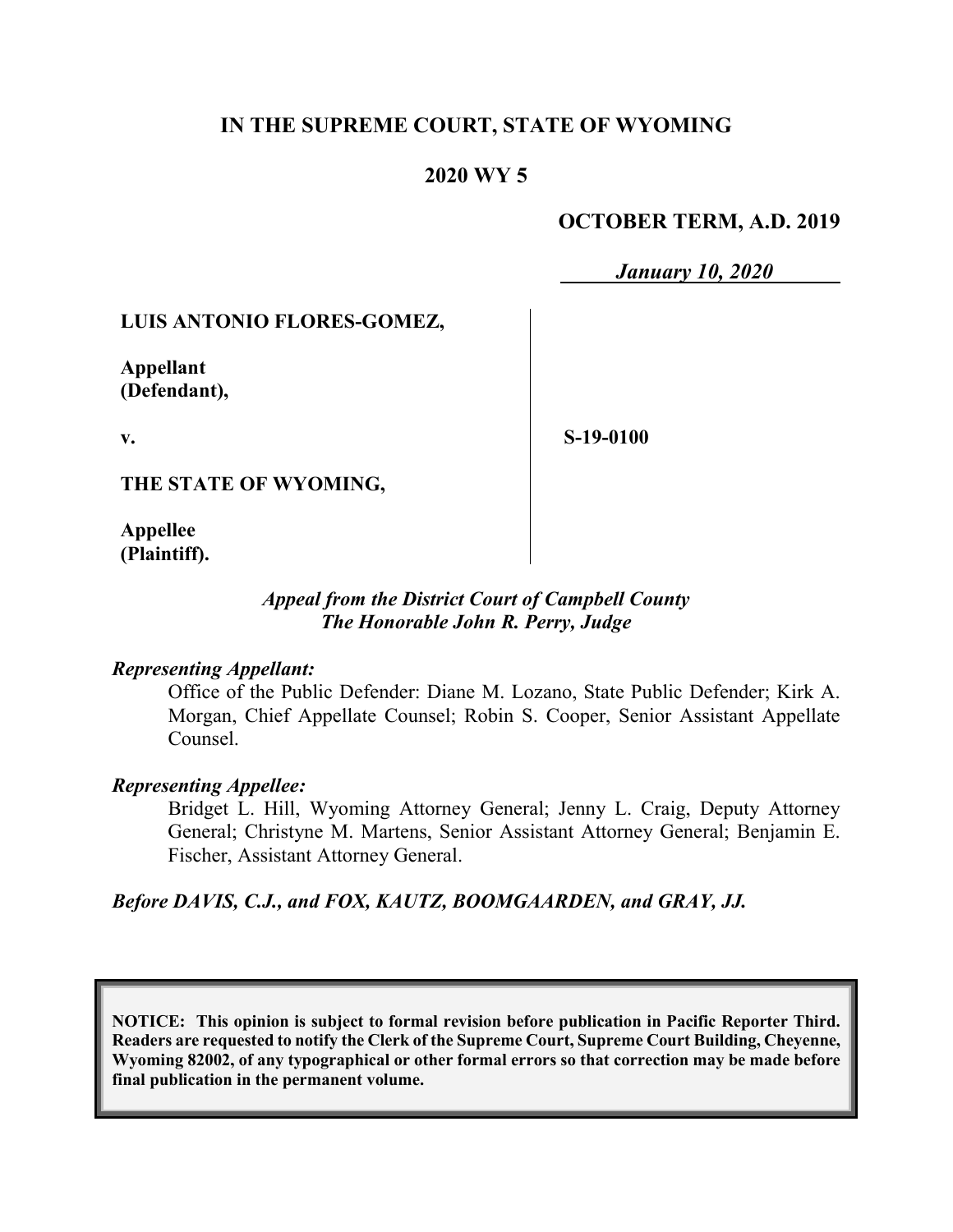#### **BOOMGAARDEN**, Justice.

[¶1] A jury convicted Luis Antonio Flores-Gomez of first-degree sexual abuse of a minor. On appeal, he argues that he was denied a speedy trial under W.R.Cr.P. 48. We affirm.

#### *ISSUE*

[¶2] We rephrase the sole issue on appeal as whether Mr. Flores-Gomez was denied his right to a speedy trial under W.R.Cr.P. 48.

## *FACTS*

[¶3] In February 2018, the State charged Mr. Flores-Gomez with one count of firstdegree sexual abuse of a minor, in violation of Wyoming Statute  $\S$  6-2-314(a)(ii). The State alleged that, between August and November 2016, he inflicted sexual intrusion on the victim when he was eighteen years of age or older, the victim was less than eighteen, and he was the victim's legal guardian or an individual specified in § 6-4-402 (the incest statute). Given the issue on appeal, it is unnecessary to recount the underlying facts of the offense.

[¶4] A court-appointed public defender entered his appearance on behalf of Mr. Flores-Gomez in the circuit court and demanded a speedy trial under W.R.Cr.P. 48, the Wyoming Constitution, and the United States Constitution. The circuit court held a preliminary hearing and bound the case over to the district court for arraignment and further proceedings. Defense counsel filed a similar request for speedy trial in the district court.

[¶5] On April 9, 2018, the district court arraigned Mr. Flores-Gomez, starting the 180 day speedy trial clock under W.R.Cr.P. 48. The court scheduled trial to begin the week of August 6, 2018. At the pretrial conference in early July, the court discussed various matters with the parties and decided to set aside five days for trial. Defense counsel requested additional time to consider the State's plea offer due to a language barrier between himself and Mr. Flores-Gomez. The court agreed to keep the plea date open but asked defense counsel to address the matter "sooner than later" because they would need multiple translators for trial, and it would be difficult to schedule them without advance notice.

[¶6] When the court subsequently moved the trial to October 1, Mr. Flores-Gomez, through counsel, moved to vacate and reset the trial due to a scheduling conflict. In the motion, defense counsel informed the court that he had "to attend the annual Public Defender Conference for continued legal education and training from October  $3<sup>rd</sup>$  through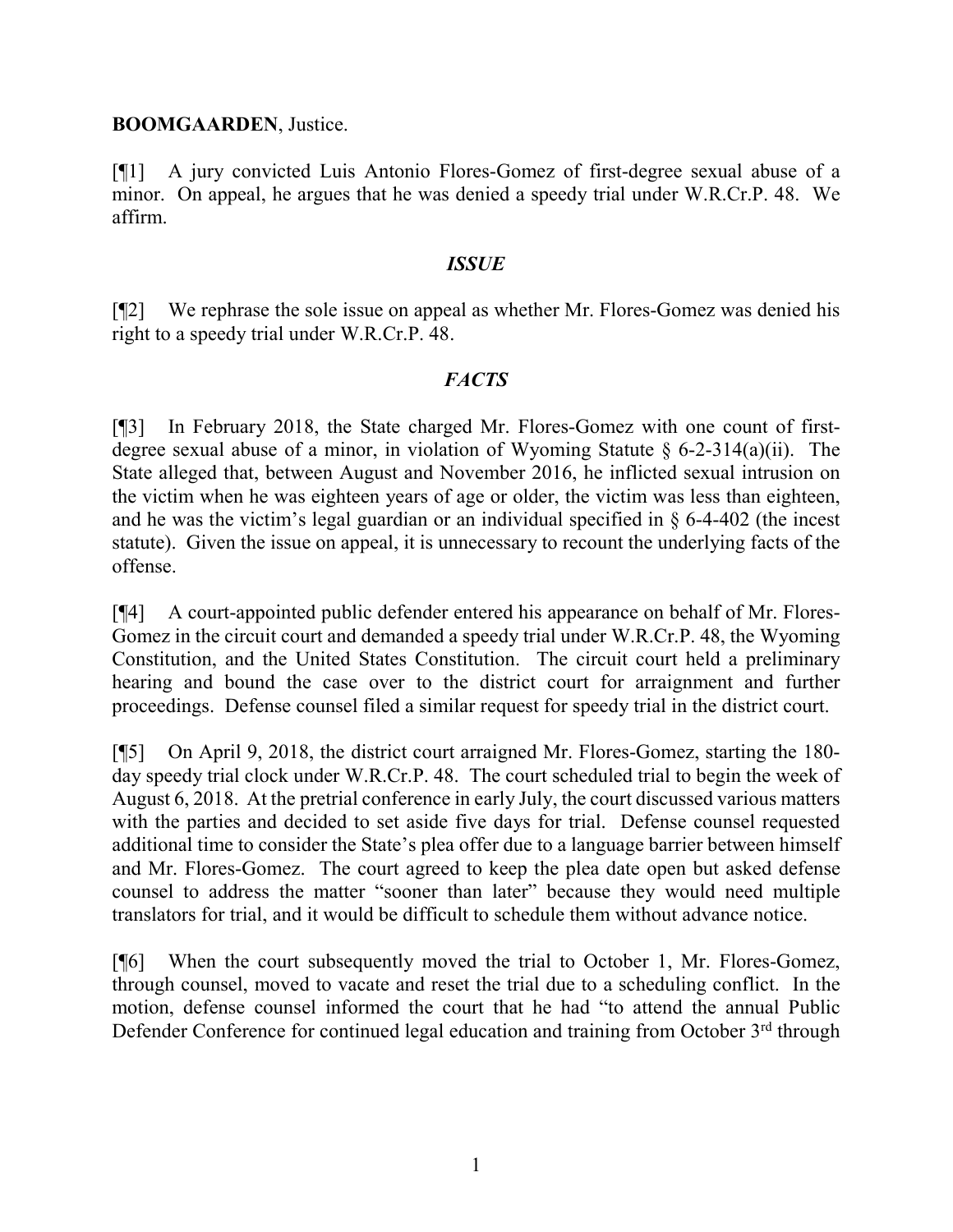the 5<sup>th</sup>[.]" Defense counsel further informed the court that Mr. Flores-Gomez was "not willing to waive speedy trial" and identified his speedy trial deadline as October 6. $^1$  $^1$ 

[¶7] The court held a hearing on the motion at the end of August where it candidly acknowledged that it did not "know what to do" about the motion and speedy trial deadline. [2](#page-2-1) Addressing the procedural history of the case to create a record of the proceedings thus far, the court explained that it had originally scheduled a five-day trial for August, but the case did not go forward for various reasons; then, the court had scheduled the five-day trial (with two translators) to begin on October 1. When the court asked for his input, defense counsel informed the court that he did not know what to do either. He noted that, on one hand, Mr. Flores-Gomez did not want to waive his right to a speedy trial. But, on the other hand, defense counsel needed to attend the conference to fulfill his continuing legal education requirement for the year. Defense counsel informed the court that if it ruled that he could not attend the conference, then he would contact his supervisor about other training options. The State acknowledged the conundrum but took no position on its resolution. The court ultimately decided "to take another look at it and see if there's someplace that [it could] move this within a very narrow time frame, that would not unduly prejudice the defendant in this case, that may go a little beyond the 180 days." The court stated that it understood that Mr. Flores-Gomez did not want to waive speedy trial but then explained that it was "almost impossible" to schedule translators and this was the best it could do under the circumstances.

[¶8] Shortly after the hearing, the court issued an "Order Vacating and Resetting Jury Trial," which noted that the matter came to its attention on Mr. Flores-Gomez's written motion. Finding good cause for his request, the court rescheduled trial for October 15. The case proceeded to trial as scheduled and the jury found Mr. Flores-Gomez guilty. The court sentenced him to nine to fifteen years, with credit for time served. He timely appealed.

#### *STANDARD OF REVIEW*

[¶9] "We review speedy trial claims *de novo*." *Webb v. State*, 2017 WY 108, ¶ 8, 401 P.3d 914, 920 (Wyo. 2017) (citing *Rhodes v. State*, 2015 WY 60, ¶ 9, 348 P.3d 404, 407 (Wyo. 2015)).

<span id="page-2-0"></span><sup>&</sup>lt;sup>1</sup> The 180th day after arraignment, October 6, 2018, fell on a Saturday. "[A] speedy trial clock cannot lapse on a weekend or holiday and, where the 180th day falls on a Saturday, Sunday, or legal holiday, W.R.Cr.P. 45(a) applies and the State has until the following business day to bring an appellant to trial or dismiss the case." *Scott v. State*, 2007 WY 41, ¶ 9, 153 P.3d 909, 911 (Wyo. 2007). Accordingly, the State had until Monday, October 8, 2018, to bring Mr. Flores-Gomez to trial. While Monday was Columbus Day, W.R.Cr.P. 45(a) does not list Columbus Day as a "legal holiday." W.R.Cr.P. 45(a) (LexisNexis 2019).

<span id="page-2-1"></span><sup>&</sup>lt;sup>2</sup> The court issued an order scheduling the motion for a hearing but then referred to the proceeding as a "status conference." The transcript similarly refers to the hearing as a "status conference." It is clear from the record that the court held the proceeding to address Mr. Flores-Gomez's motion.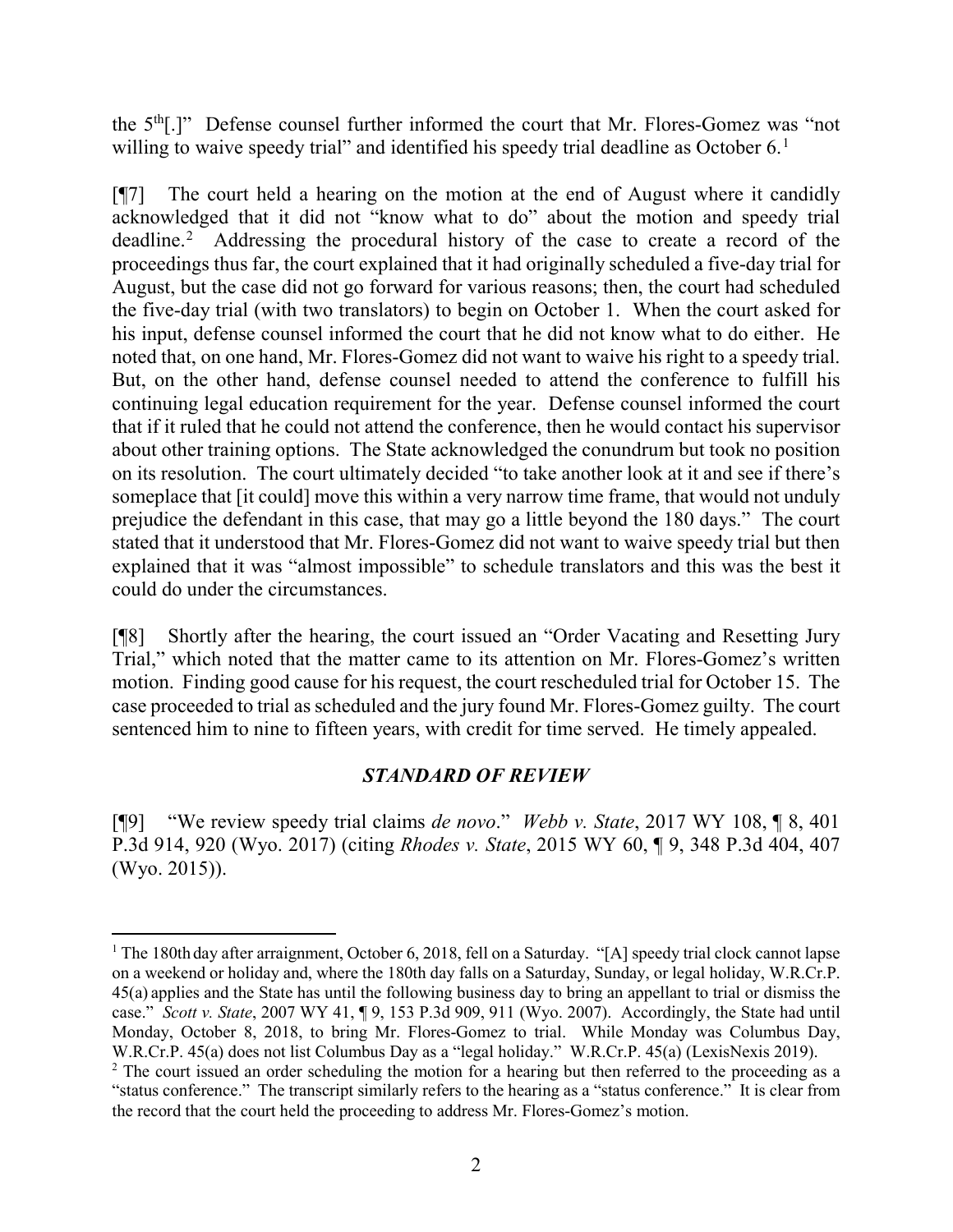## *DISCUSSION*

[¶10] "W.R.Cr.P. 48(b) is a procedural mechanism for enforcing a defendant's constitutional right to a speedy trial, and compliance with the rule is mandatory." *Castellanos v. State*, 2016 WY 11, ¶ 49, 366 P.3d 1279, 1294–95 (Wyo. 2016) (citing *Dean v. State*, 2003 WY 128, ¶¶ 50–52, 77 P.3d 692, 706 (Wyo. 2003); *Taylor v. State*, 2001 WY 13,  $\sqrt{8}$ , 17 P.3d 715, 718 (Wyo. 2001)). The rule states that "[a] criminal charge shall be brought to trial within 180 days following arraignment unless continued as provided in this rule." W.R.Cr.P. 48(b)(2). "Calculating the 180-day provision of Rule 48 is a simple matter of arithmetic, beginning with arraignment and ending with commencement of trial, excluding any time periods specified in the rule." *Ortiz v. State*, 2014 WY 60, ¶ 33, 326 P.3d 883, 892 (Wyo. 2014) (citation omitted).

[¶11] There is no dispute that Mr. Flores-Gomez's trial was not held within 180 days of his arraignment. His arraignment occurred on April 9, 2018, and his trial commenced 190 days later, on October 15, 2018. The issue before us is whether the district court properly continued the trial beyond the express 180-day mandate of W.R.Cr.P. 48(b). "Rule 48(b) specifies two categories of time that do not count toward the 180-day limit," one of which is "those periods that resulted from a continuance in compliance with subsection (b)(4)." *Castellanos*, ¶ 51, 366 P.3d at 1295. Subsection (b)(4)(A) authorizes the court to grant a continuance exceeding 180 days from the date of arraignment "[o]n motion of defendant supported by affidavit." W.R.Cr.P.  $48(b)(4)(A)$ . We conclude that the court properly granted a continuance under this provision even though Mr. Flores-Gomez did not agree to a continuance and the motion was not supported by a written affidavit.

## **A. On motion of defendant**

[¶12] We have never squarely addressed whether a motion to continue under W.R.Cr.P. 48 may be attributed to the defendant when he objected to the continuance his counsel requested. Mr. Flores-Gomez's suggestion that we held in his favor in *Berry v. State* is therefore misplaced. In *Berry*, we concluded that the district court properly granted a fivemonth continuance on the defendant's motion under W.R.Cr.P. 48(b)(4)(A). *Berry v. State*, 2004 WY 81, ¶ 29, 93 P.3d 222, 230 (Wyo. 2004). After reaching that conclusion, we additionally noted that the court had granted the motion with "Mr. Berry's express consent, the parties' knowledge that the 180 days were about up and the next available trial date was uncertain, and an express directive to defense counsel to keep the court apprised as to his readiness for trial." *Id.* While we acknowledged that Mr. Berry's consent to the continuance was a fact that supported our conclusion, we did not state or imply that the defendant's express consent is required for a court to grant a continuance under the rule. *Id.* We therefore look to other courts and judicial principles for guidance.

[¶13] After surveying the law on this issue, we conclude that defense counsel's motion to continue should be attributed to the defendant under W.R.Cr.P. 48 even though the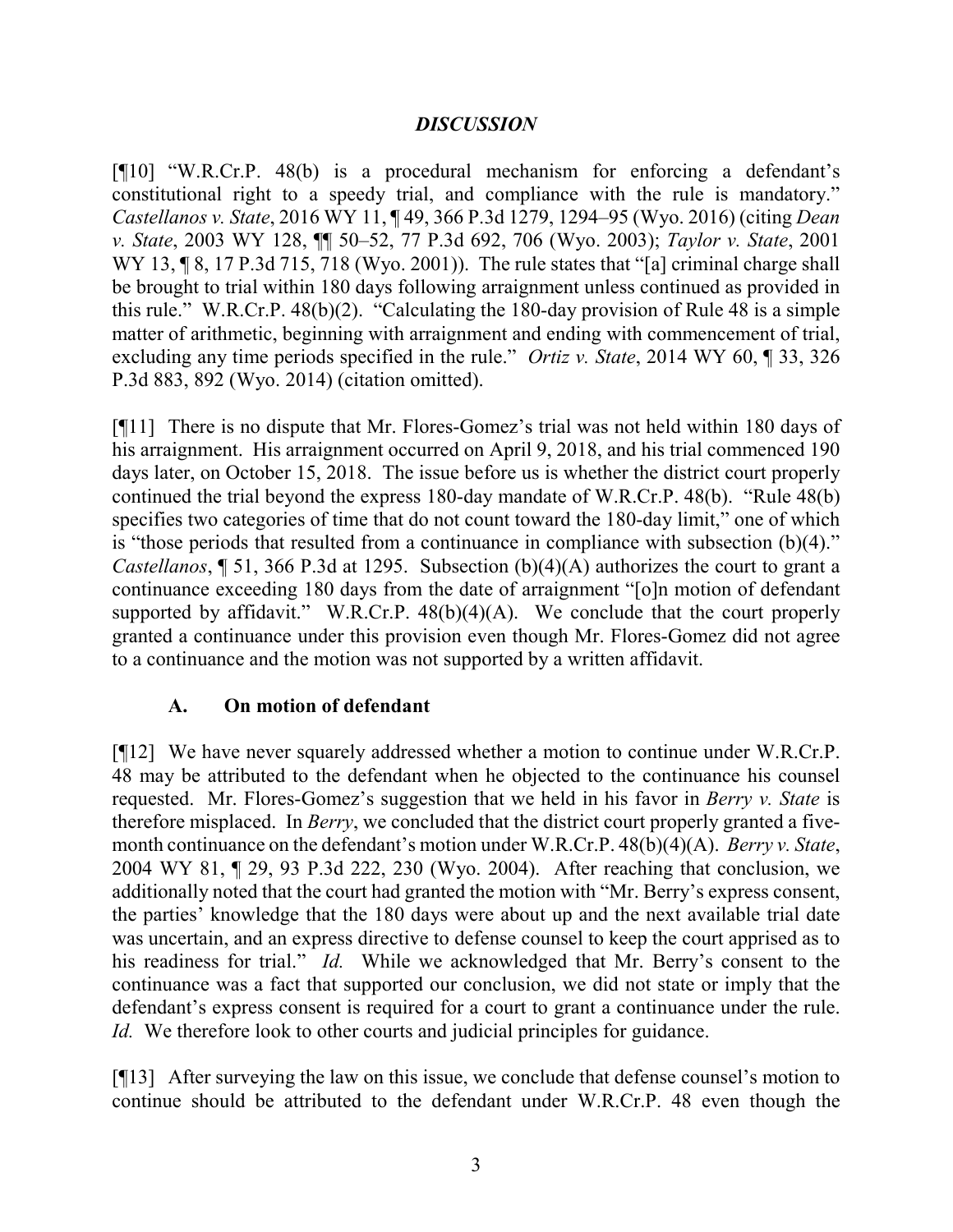defendant objected to the continuance. Attributing such motion to the defendant is consistent with the delineation of authority between counsel and the defendant in criminal proceedings, where some decisions are left to defense counsel while others are reserved solely for the defendant.

[¶14] "Trial management is the lawyer's province: Counsel provides his or her assistance by making decisions such as 'what arguments to pursue, what evidentiary objections to raise, and what agreements to conclude regarding the admission of evidence.'" *McCoy v. Louisiana*, — U.S. —, 138 S.Ct. 1500, 1508, 200 L.Ed.2d 821, 830 (2018) (quoting *Gonzalez v. United States*, 553 U.S. 242, 248, 128 S.Ct. 1765, 1769, 170 L.Ed.2d 616, 624 (2008) (internal quotation marks and citations omitted)). Defense counsel "undoubtedly has a duty to consult with the client regarding 'important decisions,' including questions of overarching defense strategy." *Siler v. State*, 2005 WY 73, ¶ 33, 115 P.3d 14, 31 (Wyo. 2005) (quoting *Florida v. Nixon*, 543 U.S. 175, 187, 125 S.Ct. 551, 560, 160 L.Ed.2d 565, 578 (2004)). "That obligation, however, does not require counsel to obtain the defendant's consent to 'every tactical decision.'" *Id.* (quoting *Nixon*, 543 U.S. at 187, 125 S.Ct. at 560); *Taylor v. Illinois*, 484 U.S. 400, 417–18, 108 S.Ct. 646, 657, 98 L.Ed.2d 798, 816 (1988) (an attorney has authority to manage most aspects of the defense without obtaining his client's approval). In the course of addressing waiver of the right to speedy trial under the Interstate Agreement on Detainers, the United States Supreme Court has noted that "[s]cheduling matters are plainly among those for which agreement by counsel generally controls." *New York v. Hill*, 528 U.S. 110, 115, 120 S.Ct. 659, 664, 145 L.Ed.2d 560, 567  $(2000).$ 

[¶15] In contrast, decisions about "whether to plead guilty, waive the right to a jury trial, testify in one's own behalf, and forgo an appeal" are reserved for the defendant. *McCoy*, — U.S. — , 138 S.Ct. at 1508 (citing *Jones v. Barnes*, 463 U.S. 745, 751, 103 S.Ct. 3308, 3312, 77 L.Ed.2d 987, 993 (1983)); *see also* Wyoming Rules of Professional Conduct, Rule 1.2(a) (recognizing that "[i]n a criminal case, the lawyer shall abide by the client's decision, after consultation with the lawyer, as to a plea to be entered, whether to waive jury trial and whether the client will testify."). "Concerning those decisions, an attorney must both consult with the defendant and obtain consent to the recommended course of action." *Siler*, ¶ 33, 115 P.3d at 31 (quoting *Nixon*, 543 U.S. at 187, 125 S.Ct. at 560). Whether to request a continuance is not a decision solely reserved for the defendant.

[¶16] Attributing a motion to continue to the defendant is also consistent with decisions from other courts evaluating whether the defendant has been denied the right to a speedy trial under the Sixth Amendment to United States Constitution. These cases are particularly instructive because the constitutional factors set forth in *Barker v. Wingo*, 407 U.S. 514, 92 S.Ct. 2182, 33 L.Ed.2d 101 (1972), to evaluate such matters "provide the underpinnings" of W.R.Cr.P. 48. *Hall v. State*, 911 P.2d 1364, 1370 (Wyo. 1996). "The *Barker* test requires balancing (1) the length of the delay, (2) the reason for the delay, (3) the defendant's assertion of his right, and (4) the prejudice to the defendant." *Ortiz*, ¶ 39,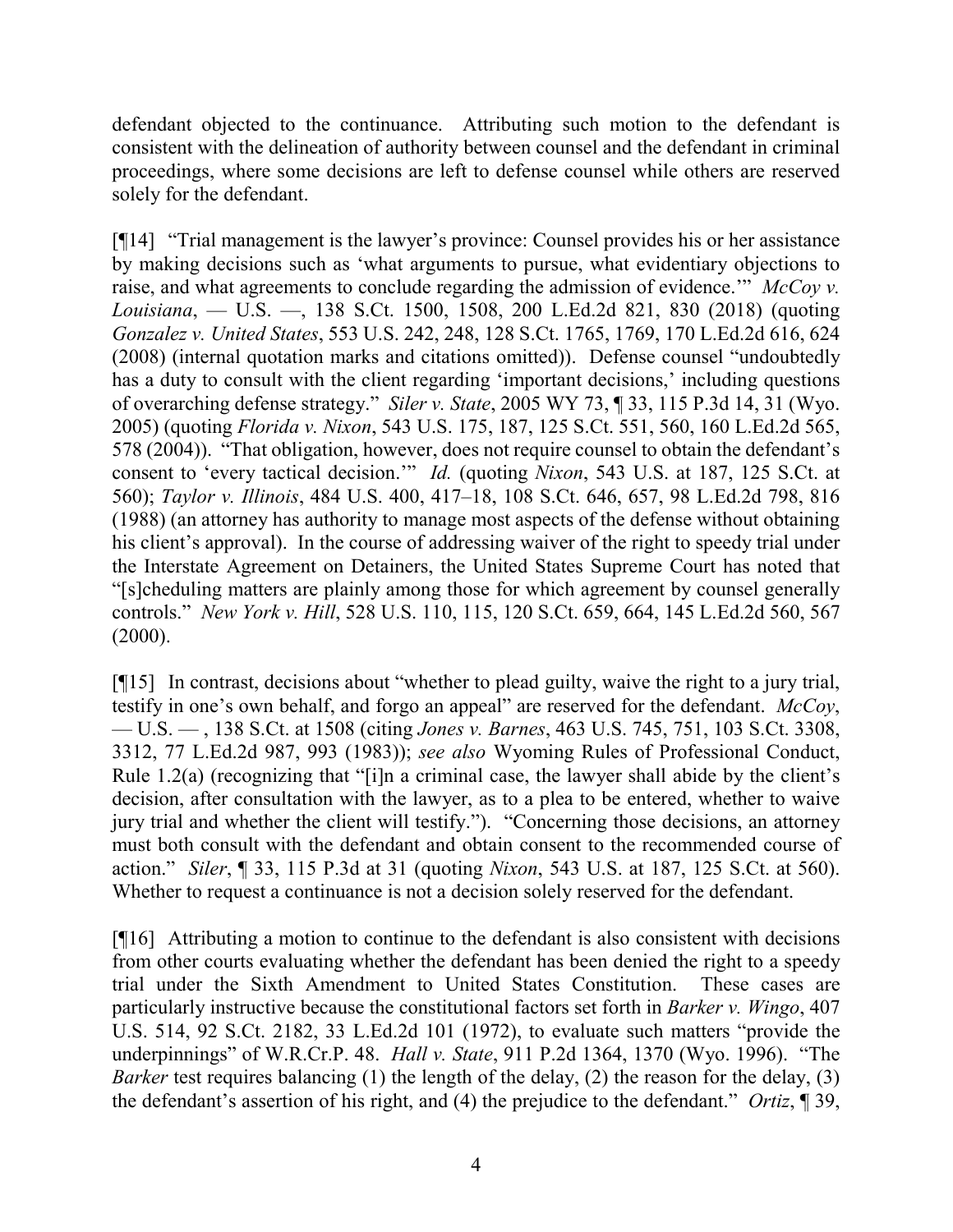326 P.3d at 893 (citations omitted). The second factor "examines which party was responsible for the delay." *Id.* ¶ 42, 326 P.3d at 893 (citation omitted). "Delays caused by a defendant, such as requests for continuances, changes in defense counsel, and defendant filed pre-trial motions, may disentitle a defendant to speedy trial safeguards." *Webb*, ¶ 17, 401 P.3d at 922 (citation omitted).

[¶17] Many courts attribute delay to the defendant under the second *Barker* factor where defense counsel obtained a continuance over the defendant's objection. *See, e.g.*, *State v. Ollivier*, 178 Wash. 2d 813, 834, 312 P.3d 1, 14 (Wash. 2013) (collecting cases from the Sixth Circuit Court of Appeals, federal district courts in California and Ohio, and state courts in Kansas, Florida, Missouri, and California, which have held "that even where continuances are sought over the defendant's objection, delay caused by the defendant's counsel is charged against the defendant under the *Barker* balancing test if the continuances were sought in order to provide professional assistance in the defendant's interests"); *see also* 7A C.J.S. *Attorney & Client* § 306 (Dec. 2019 Update) (noting that "an accused has been found bound by a continuance obtained by his or her attorney not only where the accused acquiesced in the delaybut also where his or her attorney obtained the continuance without the accused's knowledge or consent, or over his or her objection, or even not in his or her presence, at least as long as counsel is acting competently in the client's best interest.") (footnotes omitted).

[¶18] Although we conclude that it is appropriate to attribute a motion to continue to the defendant under W.R.Cr.P. 48 even where the defendant objects to a continuance, we caution defense counsel to exercise their authority carefully, as the guarantee of a speedy trial "is an important safeguard to prevent undue and oppressive incarceration prior to trial, to minimize anxiety and concern accompanying public accusation and to limit the possibilities that long delay will impair the ability of an accused to defend himself." *United States v. Ewell*, [3](#page-5-0)83 U.S. 116, 120, 86 S.Ct. 773, 776, 15 L.Ed.2d 627, 630 (1966).<sup>3</sup>

# **B. Supported by affidavit**

[¶19] We further conclude that while the motion to continue was not "supported by affidavit," the motion was otherwise supported, and the purpose of the affidavit requirement was fully satisfied in this case.

> [A]n "affidavit" is "a sworn statement in writing made esp[ecially] under oath or on affirmation before an authorized magistrate or officer[.]" *Webster's Third New International Dictionary* at 35 . . . *Black's Law Dictionary* at 58 contains a

<span id="page-5-0"></span><sup>&</sup>lt;sup>3</sup> This decision applies only to a motion to continue under W.R.Cr.P. 48. We do not reach the more controversial question of whether defense counsel may waive a defendant's speedy trial right over the defendant's objection.